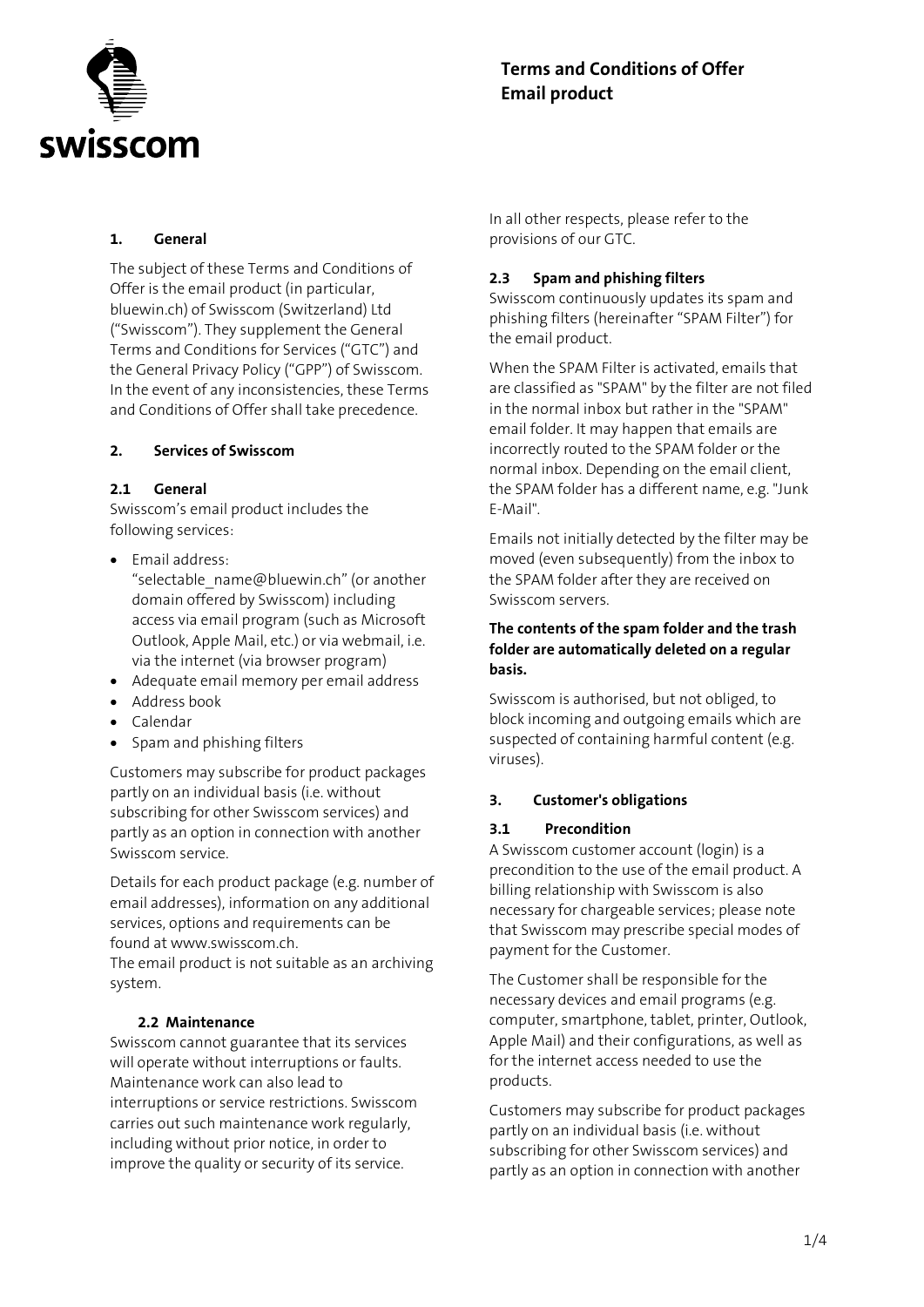

Swisscom service. If individual product packages contain additional requirements, please refer to www.swisscom.ch.

# 3.2 Use in accordance with law and contract

The Customer is responsible for the legally and contractually compliant use of the email product (Section 3 of the GTC), and in particular may only use it for normal personal use.

## 3.3 Protective measures

The Customer shall protect its access data (e.g. password) for its email accounts from unauthorised access. The password must comply with generally accepted security rules and may only be used for these accounts. For security reasons, Swisscom may also require Customers to apply further security factors such as 2FA activation.

The Customer shall be responsible for safeguards on its devices and systems (e.g. PC) against the receipt and dissemination of spam, phishing emails and viruses.

# 3.4 Settings

The Customer shall be responsible for the correct settings in his/her email programs and devices.

The email settings currently specified by Swisscom can be viewed at www.swisscom.ch. The Customer shall be obligated to use these settings.

## 3.5 Back-up copies

Since the email product is not designed as an archiving product, it is recommended that the Customer back up and archive content (particularly emails, contacts and calendar entries) separately.

## 3.6 Advertising

Where the Customer subscribes for a free email product, he or she is deemed to accept that, in exchange for this, Swisscom is permitted to send him/her advertising for services of Swisscom and third parties. Thus, for example, the email product may contain advertising in the Customer's inbox or in the form of banners.

#### 4. Breach of contract, misuse

If the use deviates from Section 3.2 (e.g. dispatch to large groups of recipients or mass mailings) or if the email account is misused (by the Customer or by third parties), Swisscom reserves the right to take appropriate measures, such as blocking the affected email accounts and the associated Swisscom customer accounts (login) without prior notice and without compensation, amending, restricting or suspending the provision of services without prior notice and without compensation, terminating the contract without prior notice and without compensation, or generally introducing limits. In addition, Swisscom may demand indemnification against third party claims and, where necessary, damages.

## 5. Email addresses

If a previous user of an email address requests that it be transferred to him/her, Swisscom may implement this transfer even against the will of the contractual owner and delete it from the latter's account if the email address can be unambiguously assigned to the user. If the purchase of the email product is based on an internet access agreement with Swisscom, the rights of use to the corresponding email addresses shall be vested in the contractual owner of the internet access. If the underlying internet access agreement is transferred to another person, all email addresses shall be transferred. However, the email addresses may be removed in advance and transferred to another account in the Customer Center at www.swisscom.ch/login

## 6. Data protection

## 6.1 General

The processing of personal data is governed by Swisscom's General Privacy Policy (https://www.swisscom.ch/en/residential/legal -information.html).

## 6.2 Improvement of the SPAM Filter

If the Customer reports a SPAM email, Swisscom may, after anonymising the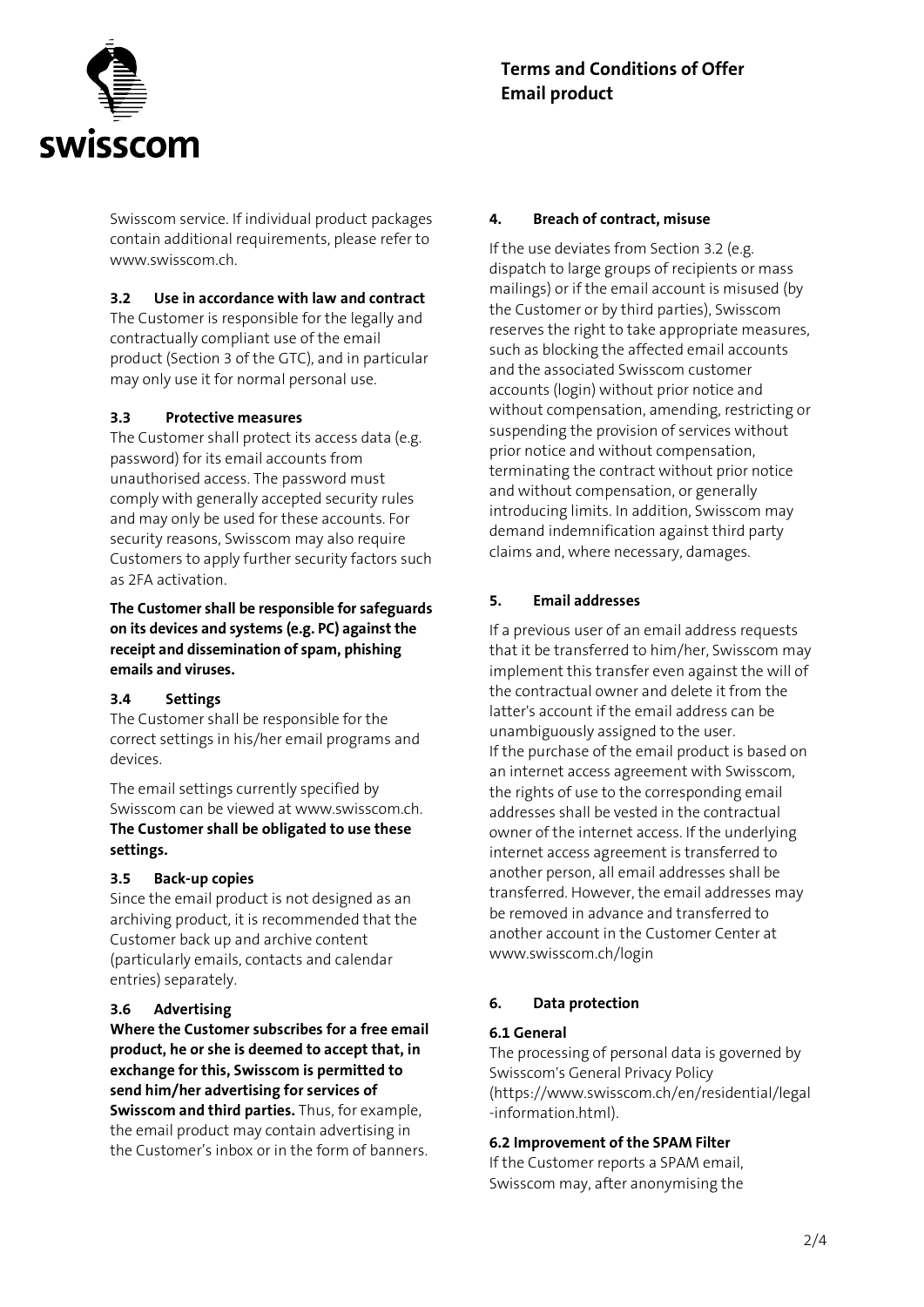

Customer's email address, send this email to IT companies in Switzerland or abroad that specialise in combating spam and malware for the purpose of improving the SPAM Filter.

# 6.3 Customer service

In order to resolve a support case reported by the Customer, authorised Swisscom employees may, with the consent of the Customer, receive enhanced access options to the webmail or email program of the relevant Customer.

## 6.4 In the event of death

If the Customer dies, the person(s) who has/have access to the corresponding access data (e.g. email address plus password) shall have access to the email product. In accordance with the "Terms and Conditions of Use of the Swisscom Login", Swisscom may send new access data to the address of the deceased Customer's community of heirs. Upon delivery of new access data, the prior access data will become invalid.

## 7. Prices and invoicing

www.swisscom.ch shows which services are chargeable, as well as the amount of the corresponding prices. With regard to any other matter, reference is made to Sections 5 and 7 of the GTC.

## 8. Warranty and liability

In addition to the warranty and liability provisions in the other contractual documents (in particular, the GTC), the following shall apply:

Swisscom does not warrant that the functions of the email product will run flawlessly on all end devices (e.g. computer, smartphone, tablet, printer) or with all programs.

Swisscom does not warrant that the filters and technologies provide complete protection against the receipt of harmful emails.

Swisscom does not guarantee that all emails are delivered correctly in the inbox or SPAM folder.

Liability for data losses and for any damage to the Customer's system due to malicious emails or different settings is excluded.

#### 9. Amendments

Section 15 of the GTC shall apply. In the following cases, Swisscom is not required to give prior notice and the Customer has no right of termination:

- The unilateral change by Swisscom made for the purpose of enhancing the security of the use or infrastructure or to block insecure or deviating settings.
- Minor unilateral changes by Swisscom which do not entail any disadvantages to Customers (e.g. change of a web link)

## 10. Term, deactivation, termination

## 10.1 Term

The contract shall be for an indefinite term.

Any minimum contractual terms can be seen for the individual email product (or option). If an option's minimum contractual term is longer than that of the underlying email product, the minimum contract term of the option shall also apply to the email product.

Switching to another email product during the minimum contractual term is only possible with the consent of Swisscom.

#### 10.2 Deactivation

Email accounts that are not used for more than 12 months (i.e. no login) may be deactivated by Swisscom without prior notice and without compensation. If there are no longer any active email accounts, the contract shall be terminated at the time of deactivation. A deactivated account can no longer be reactivated.

#### 10.3 Termination of the email product

Unless otherwise agreed, either party may terminate the email product or an associated option subject to a notice period of 2 months to